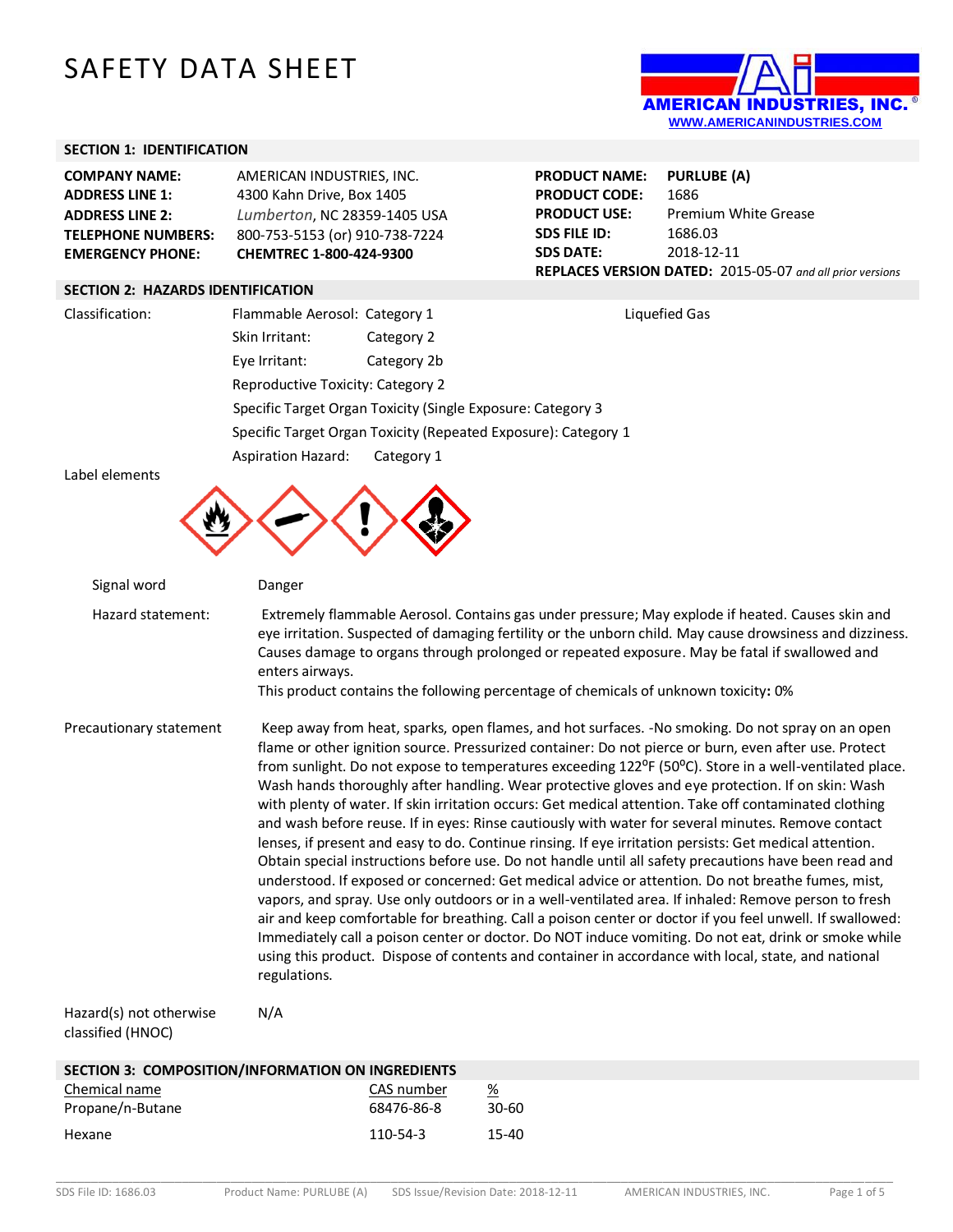| <b>SECTION 4: FIRST AID MEASURES</b>     |                                                                                                                                                                                                                                               |
|------------------------------------------|-----------------------------------------------------------------------------------------------------------------------------------------------------------------------------------------------------------------------------------------------|
| Inhalation                               | Move to fresh air. If breathing is difficult or unconscious, administer oxygen. If not breathing<br>administer artificial respiration. Seek medical attention if irritation persists.                                                         |
| Skin contact                             | Immediately wash with soap and water for 15 minutes. Remove contaminated clothing and shoes<br>immediately. Seek medical attention if irritation develops.                                                                                    |
| Eye contact                              | If in eyes: Rinse cautiously with water for several minutes. Remove contact lenses, if present and easy<br>to do. Continue rinsing. If eye irritation persists: Get medical advice or attention.                                              |
| Ingestion                                | If swallowed: Rinse mouth. Do NOT induce vomiting. Get medical advice or attention.                                                                                                                                                           |
| Acute health hazards                     | Eyes: redness, tearing, blurred vision.<br>Skin: defatting and dermatitis.<br>Inhalation: anesthetic, irritation, central nervous system depression.<br>Oral: abdominal irritation, nausea, vomiting, diarrhea, aspiration risk.              |
| Chronic health hazards                   | Excessive exposure may result in peripheral neuropathies due to n-hexane. Symptoms would be                                                                                                                                                   |
|                                          | sensory numbness and possible motor weakness in extremities.                                                                                                                                                                                  |
| Note to physician                        | If ingested, material may be aspirated into the lungs and cause chemical pneumonitis. Treat<br>appropriately.                                                                                                                                 |
| <b>SECTION 5: FIRE-FIGHTING MEASURES</b> |                                                                                                                                                                                                                                               |
| Suitable extinguishing<br>media          | Dry chemical, foam or Carbon Dioxide (CO2).                                                                                                                                                                                                   |
| Unsuitable extinguishing<br>media        | Water spray/stream.                                                                                                                                                                                                                           |
| Special firefighting<br>procedures       | Wear full protective clothing and NIOSH approved SCBA with full facepiece operated in positive<br>pressure or pressure demand. Use water mist to keep material cool in fire situations.                                                       |
| Unusual fire and explosion<br>hazards    | Keep away from sparks, open flames, and hot surfaces. No smoking. Do not spray on an open flame or<br>other ignition source.                                                                                                                  |
| Hazardous combustion<br>products         | Oxides of carbon, various hydrocarbons.                                                                                                                                                                                                       |
| SECTION 6: ACCIDENTAL RELEASE MEASURES   |                                                                                                                                                                                                                                               |
| Personal protective<br>equipment         | Refer to section VIII for proper Personal Protective Equipment.                                                                                                                                                                               |
| Spill                                    | Absorb with non-combustible material like vermiculite, sand or earth and rinse with small amount of<br>soapy water. Do not allow to drain into sewers or storm drains. Dispose of in accordance with local,<br>state and federal regulations. |
| Waste disposal                           | Dispose of in accordance with federal, state, and local regulations.                                                                                                                                                                          |
| <b>RCRA Status</b>                       | Waste likely considered hazardous, under RCRA, however product should be fully characterized prior<br>to disposal (40 CFR 261).                                                                                                               |
| <b>SECTION 7: HANDLING AND STORAGE</b>   |                                                                                                                                                                                                                                               |
| Precautions for safe<br>handling         | Protect from sunlight. Store in a well-ventilated place. Do not expose to temperatures exceeding<br>50°C/122°F. Pressurized container: Do not pierce or burn, even after use. Store locked up.                                                |
| Other precautions                        | Keep out of the reach of children.                                                                                                                                                                                                            |
| Incompatibility                          | Strong acids, strong oxidizing agents (chlorine and other halogens, chromates, perchlorates and<br>oxygen.)                                                                                                                                   |
|                                          | SECTION 8: EXPOSURE CONTROLS/PERSONAL PROTECTION                                                                                                                                                                                              |
| <b>Hazardous Component</b>               | <b>OSHA PEL</b><br><b>ACGIH TLV</b>                                                                                                                                                                                                           |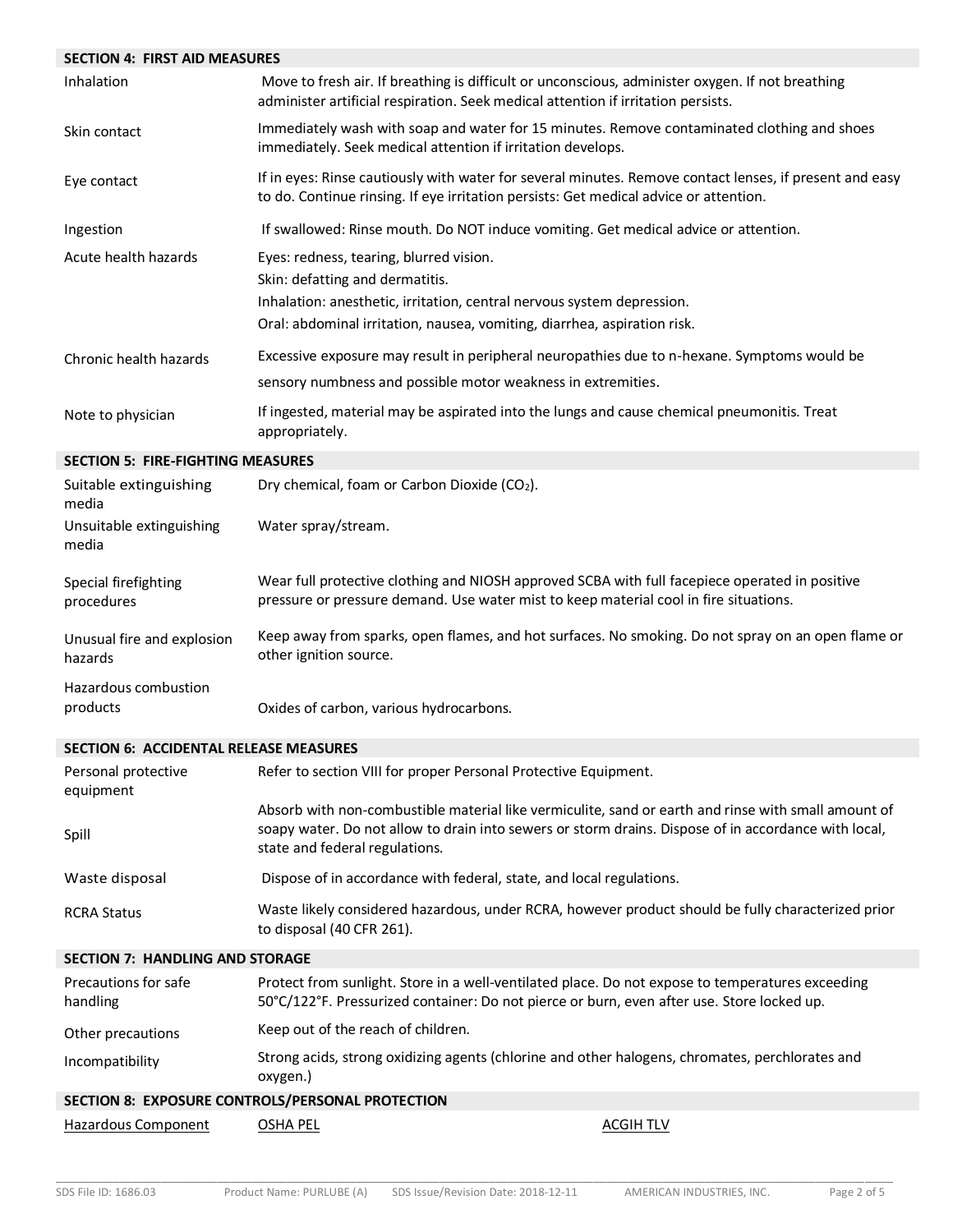| Propane/n-Butane                                   | 1000 ppm                                                                                                                                                                                      | 1000 ppm |            |
|----------------------------------------------------|-----------------------------------------------------------------------------------------------------------------------------------------------------------------------------------------------|----------|------------|
| Hexane                                             | 500 ppm                                                                                                                                                                                       | 500 ppm  |            |
| Engineering<br>controls/Ventilation                | Material is heavier than air. Material may concentrate in low lying areas. Normal, forced ventilation<br>required to meet TLV requirements. Local exhaust ventilation is generally preferred. |          |            |
| Respiratory protection                             | If exposure levels are exceeded, then organic vapor cartridge respirator or SCBA will be needed.                                                                                              |          |            |
| Personal protective<br>equipment                   | Safety glasses and chemical resistant gloves.                                                                                                                                                 |          |            |
| <b>Additional Measures</b>                         | Wash hands thoroughly after handling.                                                                                                                                                         |          |            |
| <b>SECTION 9: PHYSICAL AND CHEMICAL PROPERTIES</b> |                                                                                                                                                                                               |          |            |
| Appearance                                         | Opaque white spray.                                                                                                                                                                           |          |            |
| Odor                                               | Petroleum odor.                                                                                                                                                                               |          |            |
| Odor threshold                                     | N/D                                                                                                                                                                                           |          |            |
| <b>Boiling point</b>                               | N/D                                                                                                                                                                                           |          |            |
| <b>Freezing Point</b>                              | N/D                                                                                                                                                                                           |          |            |
| Flammability                                       | <b>Extremely Flammable Aerosol</b>                                                                                                                                                            |          |            |
| Flash point                                        | N/D                                                                                                                                                                                           |          |            |
| Auto-ignition temperature                          | N/D                                                                                                                                                                                           |          |            |
| Upper/lower flammability<br>limits                 | Lower: N/D                                                                                                                                                                                    |          | Upper: N/D |
| Vapor Pressure (mmHg)                              | N/D                                                                                                                                                                                           |          |            |
| Vapor density (Air = $1$ )                         | >2                                                                                                                                                                                            |          |            |
| <b>Evaporation Rate</b>                            | N/D                                                                                                                                                                                           |          |            |
| Specific Gravity (H20=1)                           | 0.850                                                                                                                                                                                         |          |            |
| pH                                                 | N/A                                                                                                                                                                                           |          |            |
| Solubility in Water                                | 0%                                                                                                                                                                                            |          |            |
| Partition Coefficient:n-<br>Octanol/water (Kow)    | N/D                                                                                                                                                                                           |          |            |
| Volatility including water<br>(%)                  | 71%                                                                                                                                                                                           |          |            |
| <b>VOC</b>                                         | 71%                                                                                                                                                                                           |          |            |
| Decomposition<br>Temperature                       | N/D                                                                                                                                                                                           |          |            |
| Viscosity                                          | N/D                                                                                                                                                                                           |          |            |
| SECTION 10: STABILITY AND REACTIVITY               |                                                                                                                                                                                               |          |            |
| Reactivity                                         | None known.                                                                                                                                                                                   |          |            |

| Reactivity                          | inone known.                                                                                                |
|-------------------------------------|-------------------------------------------------------------------------------------------------------------|
| Chemical stability                  | Stable.                                                                                                     |
| Conditions to avoid                 | Temperatures greater than $122^{\circ}F$ (50 $^{\circ}C$ ) and sources of ignition.                         |
| Incompatibility                     | Strong acids, strong oxidizing agents (chlorine and other halogens, chromates, perchlorates and<br>oxygen.) |
| Hazardous decomposition<br>products | Oxides of carbon and other decomposition products.                                                          |
| Possible hazardous<br>reactions     | None known.                                                                                                 |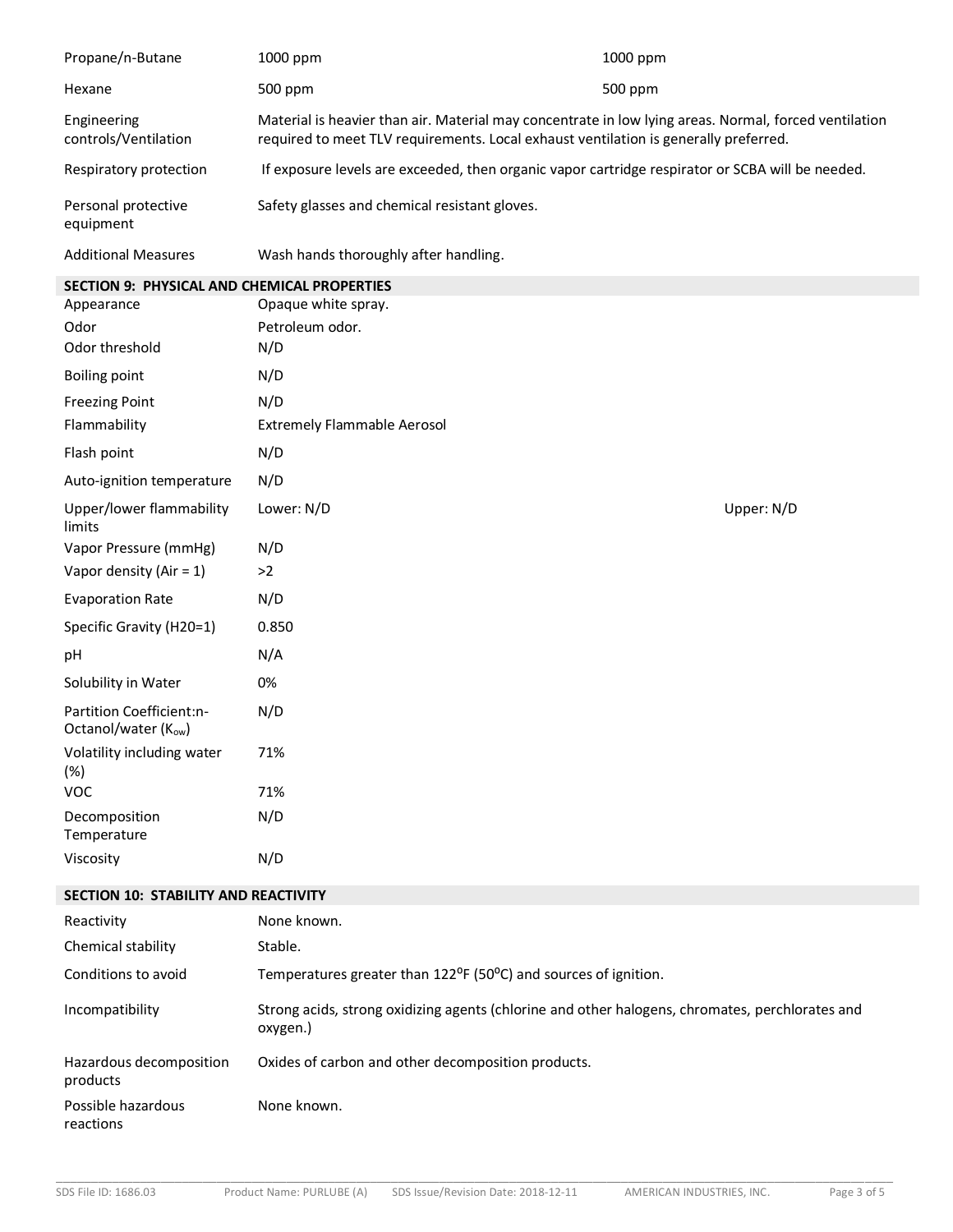## **SECTION 11: TOXICOLOGICAL INFORMATION**

| <b>Toxicological information</b>   | Hexane (110-54-3) LDso (Oral, Rat) > 5000 mg/kg; LDso (Dermal, Rabbit) > 2000 mg/kg; LCso (Inhalation,<br>Rat, 4hrs) > 3367 ppm                                                                                                  |
|------------------------------------|----------------------------------------------------------------------------------------------------------------------------------------------------------------------------------------------------------------------------------|
| Routes of Entry                    | Eyes, Ingestion, Inhalation, Skin.                                                                                                                                                                                               |
| Ingestion                          | No toxicity expected with normal use.                                                                                                                                                                                            |
| Inhalation                         | No hazards with normal use. May cause dizziness.                                                                                                                                                                                 |
| Skin contact                       | Irritation likely, redness and pain. May cause localized defatting, blistering with prolonged skin contact.<br>May be absorbed through the skin.                                                                                 |
| Eye contact                        | May cause burning, irritation, redness, tearing.                                                                                                                                                                                 |
| Medical condition<br>aggravated    | Excessive exposure will aggravate pre-existing disorders of eyes, skin, respiratory, liver, kidney,<br>cardiovascular system, pulmonary illnesses, or central nervous system.                                                    |
| Acute health hazards               | Eyes: redness, tearing, blurred vision.<br>Skin: defatting and dermatitis.<br>Inhalation: anesthetic, irritation, Central Nervous System depression.<br>Oral: abdominal irritation, nausea, vomiting, diarrhea, aspiration risk. |
| Chronic health hazards             | Excessive exposure may result in peripheral neuropathies due to n-hexane. Symptoms would be<br>sensory numbness and possible motor weakness in extremities.                                                                      |
| Carcinogenicity                    | This product is not considered to be a carcinogen by IARC, ACGIH, NTP, or OSHA. Other: CA Prop 65                                                                                                                                |
| SECTION 12: ECOLOGICAL INFORMATION |                                                                                                                                                                                                                                  |
| <b>Ecological information</b>      | Not established.                                                                                                                                                                                                                 |
| Biodegradability                   | This product is biodegradable.                                                                                                                                                                                                   |
| Bioaccumulation                    | This product is not expected to bioaccumulate.                                                                                                                                                                                   |

Mobility in soil This product is mobile in soil.

Other ecological hazards This material is toxic to aquatic life.

#### **SECTION 13: DISPOSAL CONSIDERATIONS**

| Waste disposal     | Dispose of in accordance with federal, state, and local regulations.                                                           |
|--------------------|--------------------------------------------------------------------------------------------------------------------------------|
| <b>RCRA Status</b> | Waste likely considered hazardous under RCRA, however product should be fully characterized prior to<br>disposal (40 CFR 261). |

## **SECTION 14: TRANSPORT INFORMATION**

| UN number                  | Aerosols, Ltd. Qtv |
|----------------------------|--------------------|
| UN proper shipping name    | 1950               |
| Transport hazard class(es) | 2.1                |
| Packing group              | N/A                |

This product meets the exception requirements of section 173.306 as a limited quantity and may be shipped as a limited quantity. Until 12/31/2020, the "Consumer Commodity - ORM-D" marking may still be used in place of the new limited quantity diamond mark for packages of UN 1950 Aerosols. Limited quantities require the limited quantity diamond mark on cartons after 12/31/20 and may be used now in place of the "Consumer Commodity ORM-D" marking and both may be displayed concurrently.